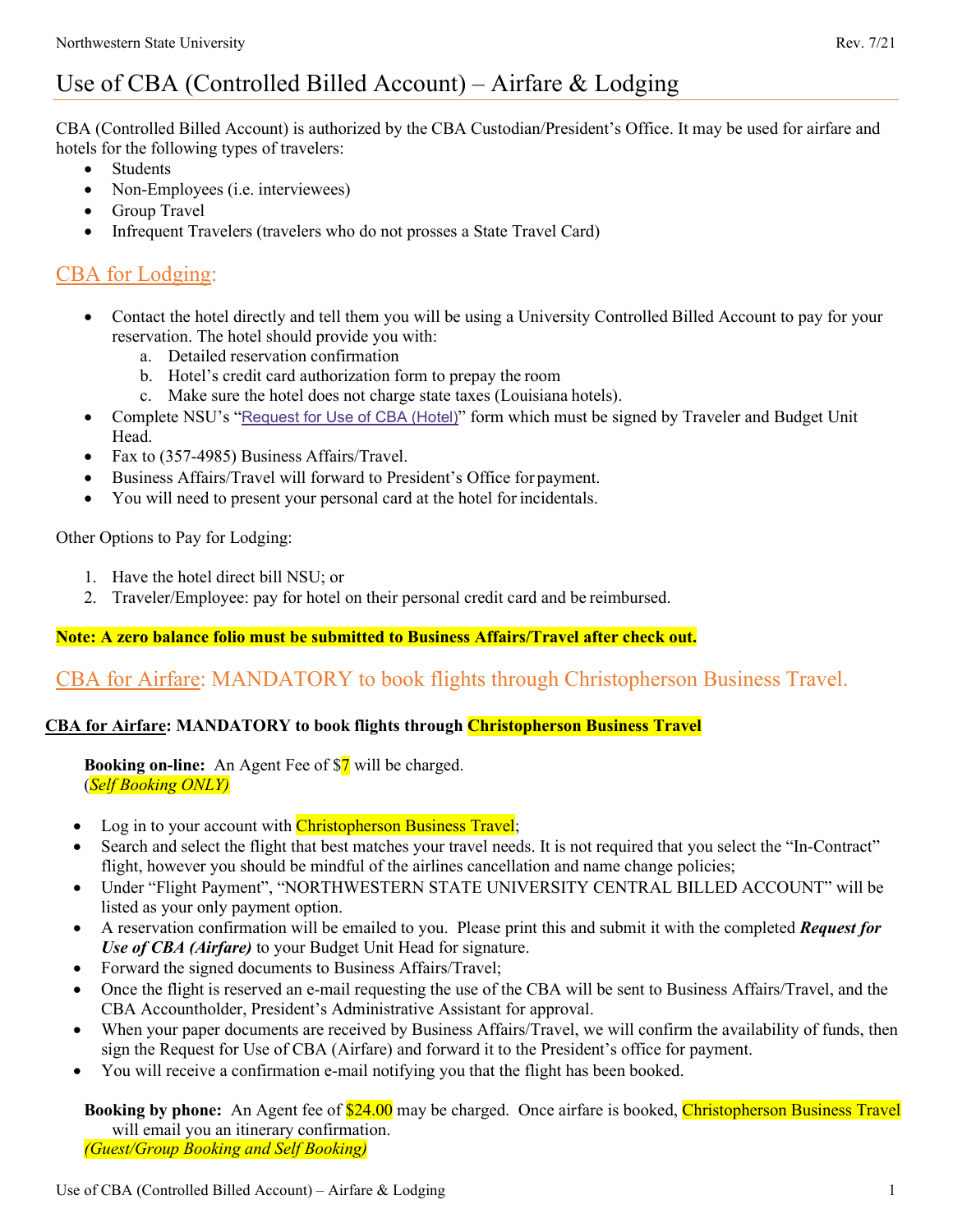Northwestern State University Rev. 7/21

- Contact Christopherson Business Travel by phone toll free at (800) 961-0720
- Tell them you will be using the Controlled/Central Billed Account for Northwestern State University to pay for the flight.
- Give them the traveler's information.
	- o Traveler's first, middle, and last name
	- o Date of birth
	- o Gender
	- o Address
	- o Work phone
	- o Cellphone
- Follow their instructions to select your flight.
- A reservation confirmation may be emailed to you. Please print this and submit it with the completed *Request for Use of CBA (Airfare)* to your Budget Unit Head for signature.
- Forward the signed documents to Business Affairs/Travel;
- Once the flight is reserved an e-mail requesting the use of the CBA will be sent to Business Affairs/Travel, and the CBA Accountholder, President's Administrative Assistant for approval.
- When your paper documents are received by Business Affairs/Travel, we will confirm the availability of funds, then sign the Request for Use of CBA (Airfare) and forward it to the president's office for payment.
- You will receive a confirmation e-mail notifying you that the flight has been booked.

*Note: Once you reserve a flight, there is only a 12-24-hour window of time for the airfare to be paid. Therefore, you must submit your CBA and Reservation confirmation immediately to Business Affairs/Travel in order to avoid expiration of your booking. Flights booked using the CBA should be processed Monday – Thursday.*